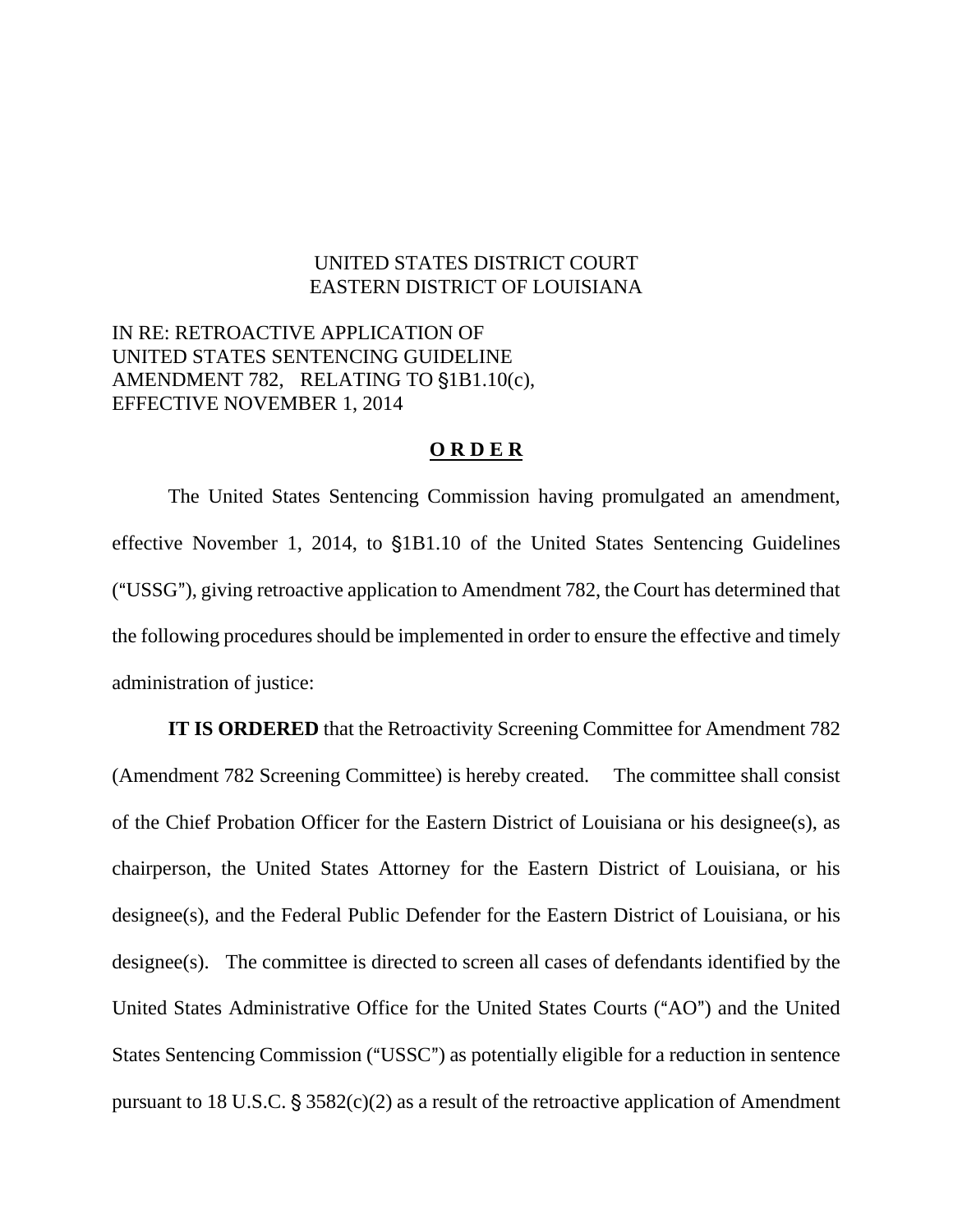782, as included in USSG  $\S$  1B1.10(c), effective November 1, 2014. The committee is also directed to screen the cases of all defendants who file motions seeking reductions in sentence under 18 U.S.C.  $\frac{1}{5}$  3582(c)(2) as a result of the retroactive application of Amendment 782. The committee shall meet, review the cases of potentially eligible defendants identified by the AO and the USSC and defendants who have filed  $\S 3582(c)(2)$ motions, and complete an Amendment 782 Eligibility Information Sheet for each such defendant.

The committee shall forward to the United States District Judge assigned to the case the Amendment 782 Eligibility Information Sheet, as well as pertinent documents listed therein, for each defendant identified by the AO and the USSC whom at least one committee member agrees is eligible for a  $\S$  3582(c)(2) reduction in sentence or who files a  $\frac{1}{2}$ \$3582(c)(2) motion for reduction in sentence as a result of the retroactive application of Amendment 782. In any case that the committee forwards to the District Judge for consideration for reduction in sentence pursuant to 18 U.S.C.  $\S 3582(c)(2)$ , any committee member and/or counsel of record in the case shall be allowed to submit a written memorandum in letter form to the District Judge assigned to the case, and any other committee member and/or opposing counsel of record in the case shall be allowed to submit a written response memorandum in letter form. The committee members shall indicate on the Amendment 782 Eligibility Information Sheet a date by which the written memoranda in letter form shall be filed. If an appeal is filed regarding any ruling on an Order Regarding Motion for Sentence Reduction Pursuant to 18 U.S.C.  $\S 3582(c)(2)$ , the